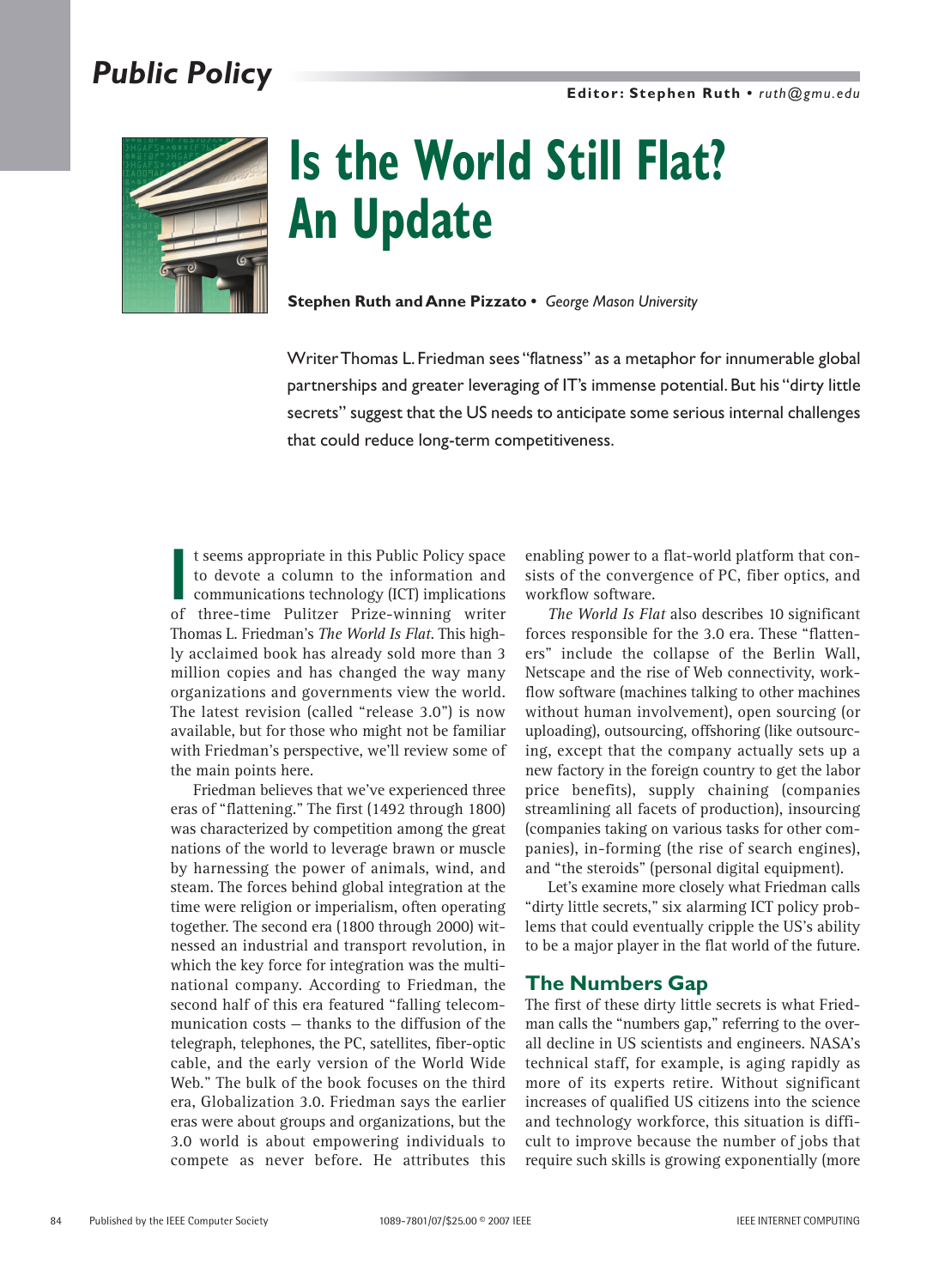than 5 percent per year; www.bls.gov/ oco/cg/cgs033.htm), and the capacity to import engineers from other nations has shrunk dramatically due to post-9/11 security restrictions.

Friedman says that the Organization for Economic Cooperation and Development (OECD) countries' science and technology-related jobs are growing at twice the US rate. Recent studies indicate that although higher-end tech jobs are increasing in the US, lower-level IT skills are being outsourced by the millions. The numbers gap is therefore twofold: the loss of low-end IT jobs and the lack of qualified people to fill the higher-end ones.

#### **The Education Gap at the Top**

Friedman's second dirty secret concerns the cause of the numbers gap — fewer college students want to study science, math, and engineering (instead, they favor law and business schools). But college grads aren't just behind on science and technology: their literacy skills in general are suspect. In *The World Is Flat*, Grover J. Whitehurst at the US Department of Energy is quoted as saying that the National Assessment of Adult Literacy showed that fewer than a third of current college grads received passing proficiency scores. The reason, says Whitehurst, is too much time spent on TV and Internet surfing, which also results in a decline in reading for pleasure.

One area bucks this trend — the increasing number of international students in the mix of science and technology graduates: "The number of international students enrolling in US graduate schools, particularly in STEM [science, technology, engineering, and math] fields, continues to increase … by 2005, they represented 41.2 percent of all doctorates awarded in these fields" (www.cgsnet.org/portals/0/pdf/ GR\_GradEdAmComp\_0407.pdf).

But this might also be changing: "While the US is still the most popular destination for foreign students, in a four-year period, when the number of international students worldwide has increased by 41 percent, the US share of the international tertiary student market has fallen from 25 percent to 22 percent" (www.oecd.org/dataoecd/ 51/20/37392850.pdf).

#### **The Ambition Gap**

One not-so-secret dirty secret is the US's increasing deployment of IT jobs overseas. Friedman says that many chief executive officers have told him privately about a double benefit to outsourcing knowledge work: lowered unit costs and significantly increased productivity. The first benefit is no suring to Israel stresses the importance of finding the right balance. MYPrep-Force, a company based in Westport, Connecticut, outsources Web-based bookkeeping and payroll services for its clients (large US accounting firms) to Outsource2Israel.com in Jerusalem, and work ethic is an import reason why: "Israelis have better English language fluency — especially since so many are US expats or have American parents — than in other countries; their customs and values are similar to those of US citizens; the infrastructure and security in Israel is much better than in other foreign countries; and Israelis have a high work ethic," says Greg Fern, MyPrepForce's execu-

**Recent studies indicate that although higher-end tech jobs are increasing in the US, lower-level IT skills are being outsourced by the millions.**

prise — many people recognize the salary differential. But this cost differential could continue indefinitely, especially for lower-paying jobs. Since 1999, the number of low-wage technology workers in the US has decreased from 2,241,650 to 1,440,460, but the number of mid-level IT workers has increased from 462,840 to 514,460 and high-wage technology workers from 2,200,600 to 2,628,160 (www.iie.com/publications/papers/paper. cfm?ResearchID=767).

Friedman's second point about the ambition gap is far more telling. He says that the same CEOs who admit to significant unit cost savings from outsourcing also find that productivity increases, sometimes by 100 percent, indicating a better work ethic in some outsourcing situations. Is this all too good to be true? Maybe and maybe not; a recent case of outsourctive vice president.<sup>1</sup>

Although Israel's unit costs are considerably higher than India's, they're still half the US cost — for example, a fully loaded call center seat is \$19 in Israel, \$12 in India, and \$40 in the  $US<sup>1</sup>$ 

#### **The Education Gap at the Bottom**

The fourth secret has to do with kindergarten through 12th grade education in a flat world. Friedman quotes Mark Tucker, president of the National Center for Education, on why a national school system that's supposed to be an agent of social mobility is unable to produce the kinds of graduates needed in a flat-world economy: "We were actually doing something very efficient. We were educating a group of mass production workers at the level they needed, and we poured money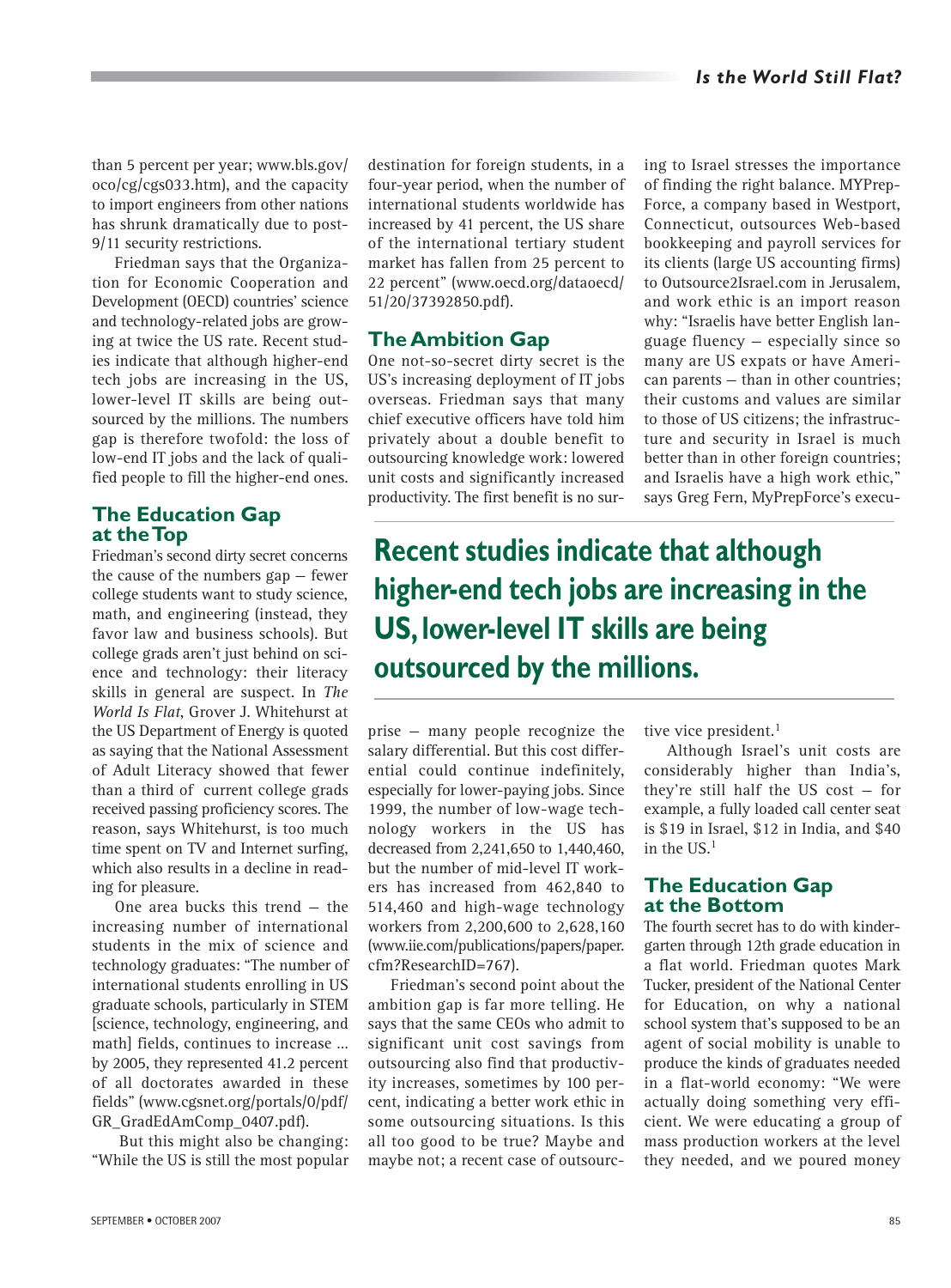## *Public policy*

| Rank           | Country              | <b>Penetration</b> | <b>Speed, Mbps</b> | <b>Price for I Mbps</b> | <b>Score</b> |
|----------------|----------------------|--------------------|--------------------|-------------------------|--------------|
|                | Korea                | 0.90               | 45.6               | 0.45                    | 15.73        |
| $\overline{2}$ | Japan                | 0.52               | 61.0               | 0.27                    | 14.99        |
| 3              | <b>Iceland</b>       | 0.83               | 6.0                | 4.99                    | 12.14        |
| 4              | <b>Finland</b>       | 0.57               | 21.7               | 2.77                    | 12.11        |
| 5              | <b>Netherlands</b>   | 0.73               | 8.8                | 4.31                    | 11.87        |
| 6              | Sweden               | 0.49               | 18.2               | 0.63                    | 11.54        |
| 7              | France               | 0.49               | 17.6               | 1.64                    | 1.4          |
| 8              | <b>Denmark</b>       | 0.70               | 4.6                | 4.92                    | 11.37        |
| 9              | Norway               | 0.64               | 7.4                | 4.04                    | 11.29        |
| 10             | Canada               | 0.62               | 7.6                | 6.50                    | .            |
| $\mathbf{H}$   | <b>Belgium</b>       | 0.54               | 6.2                | 6.69                    | 10.60        |
| 12             | <b>United States</b> | 0.51               | 4.8                | 3.33                    | 10.47        |
| 3              | Switzerland          | 0.68               | 2.3                | 21.71                   | 10.40        |
| 4              | Australia            | 0.50               | 1.7                | 2.39                    | 10.23        |
| 15             | Austria              | 0.42               | 7.3                | 5.99                    | 10.08        |

into the elite who could innovate." In fact, high-school graduates with minimal knowledge are qualified for increasingly fewer jobs. An applicant for a production associate's job at a modern automobile plant, for example, must have the math skills equivalent to the most basic achievement level on the National Assessment of Educational Progress (NAEP) math test to meet company proficiency requirements, a threshold that almost half of US 17 year-olds today don't meet. (www.ed. gov/about/inits/ed/competitiveness/ challenge.html). With low-end tech jobs fleeing the US, this is a harbinger of serious long-term challenges for young Americans with inadequate technology skills.

Educators are also concerned with how US 4th and 8th graders compare with other nations. The latest Trends in International Mathematics and Science Study (TIMSS) figures won't be out until later this year, but the most recent numbers for the math scores of 4th and 8th graders showed the US ranking behind several countries: South Korea, Hong Kong, Taipei, England, Lithuania, Japan, Belgium, the Netherlands, Hungary, Malaysia, Russia, Slovak Republic, Latvia, and Australia (http://nces.ed.gov/pubs2005/

timss03/tables/table\_03.asp?popup=1).

#### **The Funding Gap**

Friedman's fifth secret is that the US budget for solving the shortages described in the previous four sections isn't nearly sufficient to fix them. As the average age of scientists is increasing, the number of science and technology jobs is growing, and more than 6 million new jobs will need to be filled from an ever-diminishing pool of qualified graduates; we can also add the sad fact that US scientists are producing fewer papers in technical journals and gaining a smaller share of patents. Friedman concludes, "For America to be prepared for the twenty-first century, it must increase federal investment in such research by 10 percent a year over the next seven years." He further calls for "new research grants, each of \$500,000 a year for five years, to be given to two hundred of the most outstanding early-career researchers."

But is this happening, nearly two years after *The World Is Flat*'s initial publication? Is anyone heeding the warnings about the funding gap? In last year's State of the Union address, President George W. Bush called for a doubling of the US National Science Foundation (NSF) budget over the next

10 years. On 2 May 2007, the US House of Representatives passed HR 1867, the National Science Foundation Authorization Act of 2007, which authorizes US \$21 billion for the NSF for the next three years. Between 2004 and 2007, Congress increased NSF funding slightly (from \$5,652 million to \$5,917.1 million). The president's request for 2008 is \$6,429.0 million, an 8.7 percent increase over the 2007 estimate.<sup>2</sup>

Recognizing the decline in the number of students graduating with science and engineering degrees, the House also passed HR 2272, the 21st Century Competitiveness Act of 2007, on 21 May 2007 by a voice vote. This legislation authorizes roughly US\$23 billion over five years and creates at least 20 new federal programs and grants. These new grants will be awarded through the NSF and the Department of Energy for scientists and engineers "at the early stage of their careers at institutions of higher education" and other nonprofit entities to conduct research in fields relevant to the NSF mission (http://thomas.loc. gov/cgi-bin/query/F?c110:1:./temp/~ c110VmAIdn:e57931:). The Senate has passed its version of the competitiveness

package, S 761, by voice vote. $3$  The House passed the final conference report 367-52 on 2 August 2007, and the SEn